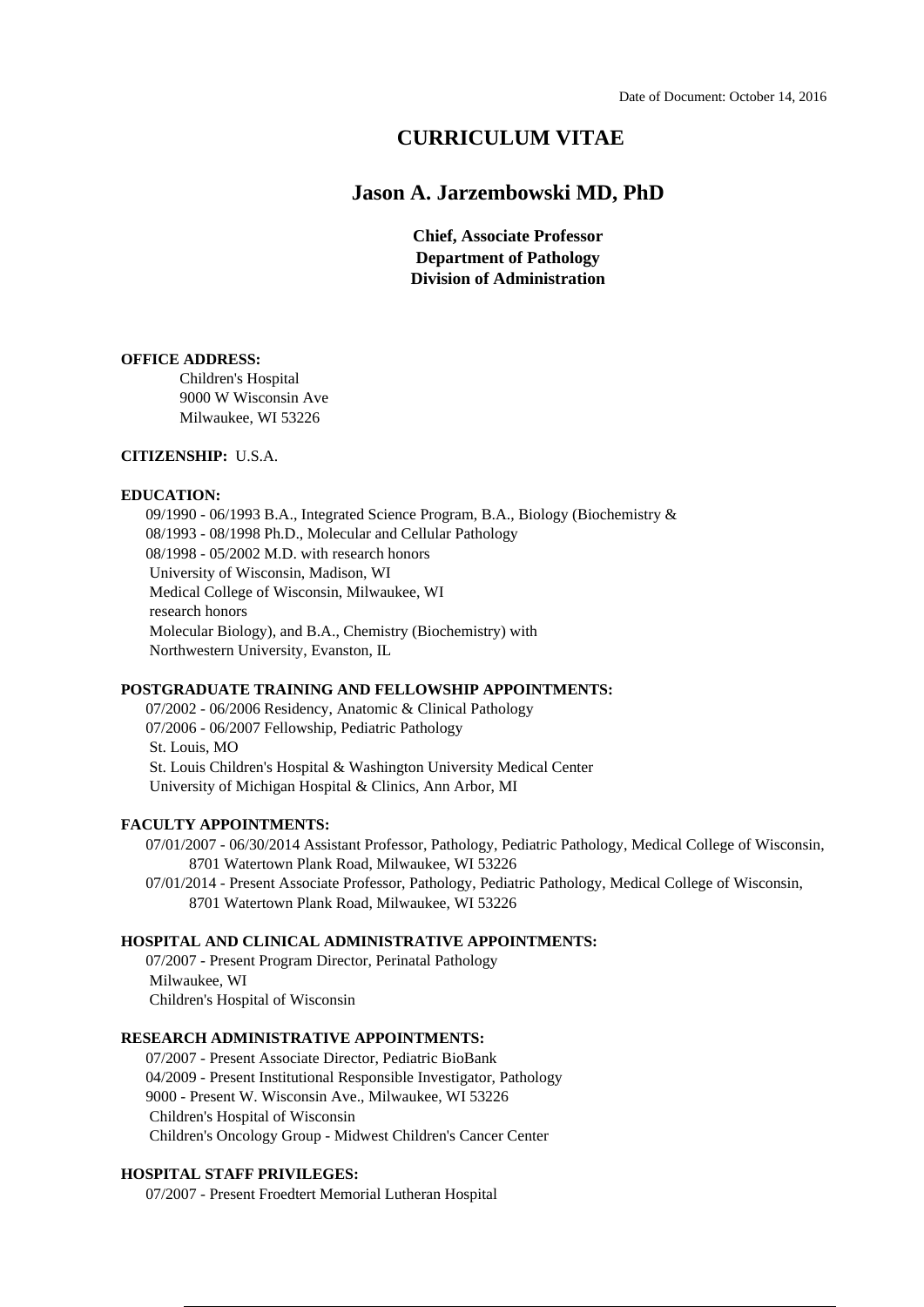07/2007 - Present Children's Hospital of Wisconsin

# **SPECIALTY BOARDS AND CERTIFICATION:**

| <b>Board Certified</b>          |        | <b>Issue Date</b>               | <b>Expiration</b>        |
|---------------------------------|--------|---------------------------------|--------------------------|
| Pediatric Pathology             |        | 08/2007                         | 12/2017                  |
| Anatomic and Clinical Pathology |        | 09/2007                         | 12/2017                  |
| American Board of Pathology     |        |                                 | None                     |
|                                 |        |                                 |                          |
| Licensure<br>Wisconsin License  | Number | <b>Issue Date</b><br>05/17/2007 | Expiration<br>10/31/2011 |

# **AWARDS AND HONORS:**

- 1992 Present Pew Foundation Research Fellow
- 1993 Present Sigma Xi Undergraduate Research Award
- 1996 Present Cremer Research Scholar, University of Wisconsin-Madison
- 1996 Present National Research Service Award, National Institutes of Health
- 2002 Present Armand J. Quick Award for Excellence in Biochemistry, Medical College of Wisconsin
- 2002 Present Graduation with Research Honors, Medical College of Wisconsin
- 2006 Present Young Investigator Research Award, Society for Pediatric Pathology
- 2006 Present Clinical Pathology Resident of the Year, University of Michigan
- 2009 Present Young Investigator Mentee, Children's Oncology Group

## **MEMBERSHIPS IN HONORARY AND PROFESSIONAL SOCIETIES:**

- 1997 Present Sigma Xi Research Society (Junior Member)
- 1998 2002 American Medical Association
- 2000 Present American Society for Clinical Pathology (Fellow)
- 2002 Present College of American Pathologists (Fellow)
- 2002 Present Society for Pediatric Pathology (Member)
- 2002 Present United States & Canadian Academy of Pathology (Member)
- 2007 Present Children's Oncology Group (Member)

# **LOCAL/REGIONAL APPOINTED LEADERSHIP AND COMMITTEE POSITIONS:**

- 01/2008 Present Member, Child Death Review Committee, Milwaukee County
- 01/2008 Present Member, Child Fatality Review Committee, Waukesha County
- 01/2008 Present Member, Fetal & Infant Mortality Review Committee, Milwaukee County
- 01/2008 Present Medical Advisor, Infant Death Center of Wisconsin
- 01/2010 Present Chair, Safe Sleep Working Group, Children's Hospital of Wisconsin
- 04/2011 Present Member, Maternal Mortality Review Committee, State of Wisconsin

# **NATIONAL ELECTED/APPOINTED LEADERSHIP AND COMMITTEE POSITIONS:**

04/2010 - Present Member, International Neuroblastoma Pathology Committee

01/01/2012 - 12/31/2012 Member, Pathology Steering Committee, Children's Oncology Group

04/01/2012 - Present Chair, Research Committee, Society for Pediatric Pathology

01/01/2013 - Present Vice-Chair, Pathology Steering Committee, Children's Oncology Group

# **RESEARCH GRANTS/AWARDS/CONTRACTS/PROJECTS:**

| Active             |                                                                                                                                     |
|--------------------|-------------------------------------------------------------------------------------------------------------------------------------|
| <b>Peer Review</b> |                                                                                                                                     |
| Title:             | Human achaete-scute homolog-1 (hASH-1) expression contributes to the<br>malignant phenotype of neuroblastic cells in neuroblastoma. |
| Source:            | Medical College of Wisconsin                                                                                                        |
| Role:              | PI                                                                                                                                  |
| PI:                | Jarzembowski                                                                                                                        |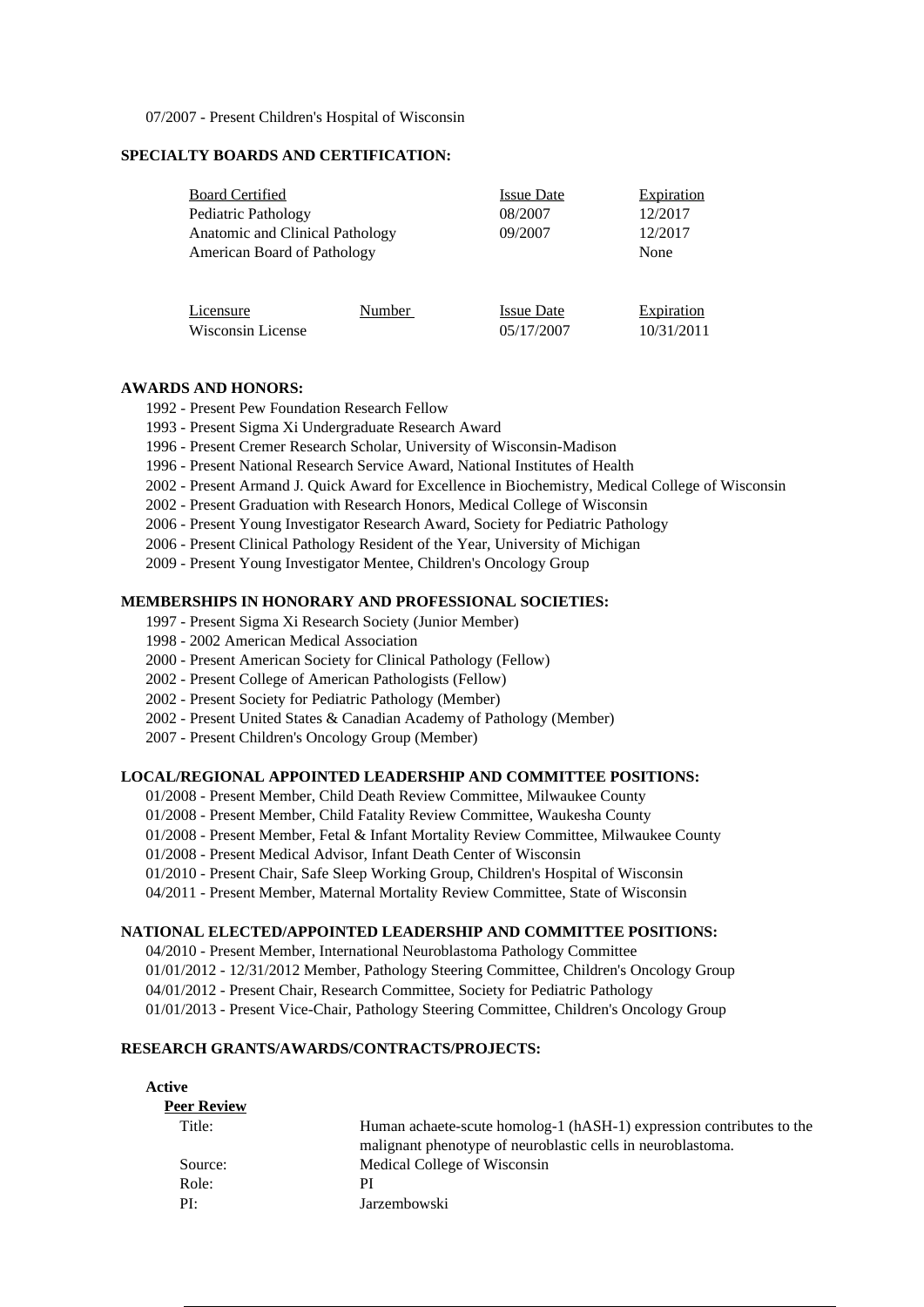| Dates:<br>Direct Funds: | $01/01/2008 - 12/31/2008$<br>\$12,500                                                                                                                                     |
|-------------------------|---------------------------------------------------------------------------------------------------------------------------------------------------------------------------|
| Title:                  | Feasibility/Phase II Study of hu14.18-IL2 immunocytokine + GM-CSF<br>and Isotretinoin in Patients with Relapsed or Refractory Neuroblastoma                               |
| Source:                 | <b>National Cancer Institute</b>                                                                                                                                          |
| Role:                   | <b>Protocol Committee Member</b>                                                                                                                                          |
| PI:                     | Children's Oncology Group                                                                                                                                                 |
| Dates:                  | 11/01/2010 - Present                                                                                                                                                      |
| Title:                  | Pilot Study Using Myeloablative Busulfan/Melphalan (BuMel)<br>Consolidation Following Induction Chemotherapy for Patients with Newly<br>Diagnosed High-Risk Neuroblastoma |
| Source:                 | <b>National Cancer Institute</b>                                                                                                                                          |
| Role:                   | <b>Protocol Committee Member</b>                                                                                                                                          |
| PI:                     | Children's Oncology Group                                                                                                                                                 |
| Dates:                  | 05/01/2012 - Present                                                                                                                                                      |
| Title:                  | BH4 in hyperoxic lung injury in newborn                                                                                                                                   |
| Source:                 | <b>NIH</b>                                                                                                                                                                |
| Role:                   | Co-Investigator                                                                                                                                                           |
| PI:                     | Ru-Jeng Teng                                                                                                                                                              |
| Dates:                  | 08/01/2012 - 07/31/2014                                                                                                                                                   |
| Direct Funds:           | \$100,000                                                                                                                                                                 |
| Title:                  | Diffusion-weighted imaging to evaluate cellularity of solid tumors in<br>children, adolescents, and young adults                                                          |
| Source:                 | <b>MCW Cancer Center</b>                                                                                                                                                  |
| Role:                   | Co-Investigator                                                                                                                                                           |
| PI:                     | Marcio Malogolowkin                                                                                                                                                       |
| Dates:                  | 04/01/2013 - 03/31/2014                                                                                                                                                   |
| Direct Funds:           | \$10,000                                                                                                                                                                  |
| <b>Non-Peer Review</b>  |                                                                                                                                                                           |
| Title:                  | Evaluation of inheritance patterns in synovial sarcoma                                                                                                                    |
| Source:                 | Rebecca Jean Slye Grant, Children's Hospital and Health System<br>Foundation                                                                                              |
| Role:                   | PI                                                                                                                                                                        |
| PI:                     | Jarzembowski                                                                                                                                                              |
| Dates:                  | 07/01/2012 - 06/30/2013                                                                                                                                                   |
| Direct Funds:           | \$8,520                                                                                                                                                                   |
| Title:                  | New baby kits for promotion of safe sleep and immunization practice.                                                                                                      |
| Source:                 | Children's Hospital of Wisconsin Medical Staff                                                                                                                            |
| Role:                   | PI                                                                                                                                                                        |
| PI:                     | Jarzembowski                                                                                                                                                              |
| Dates:                  | $01/01/2013 - 12/31/2013$                                                                                                                                                 |
| Direct Funds:           | \$10,000                                                                                                                                                                  |
| <b>Prior</b>            |                                                                                                                                                                           |

| Genomic and proteomic heterogeneity of neuroblastic tumor component |
|---------------------------------------------------------------------|
|                                                                     |
|                                                                     |
|                                                                     |
|                                                                     |
|                                                                     |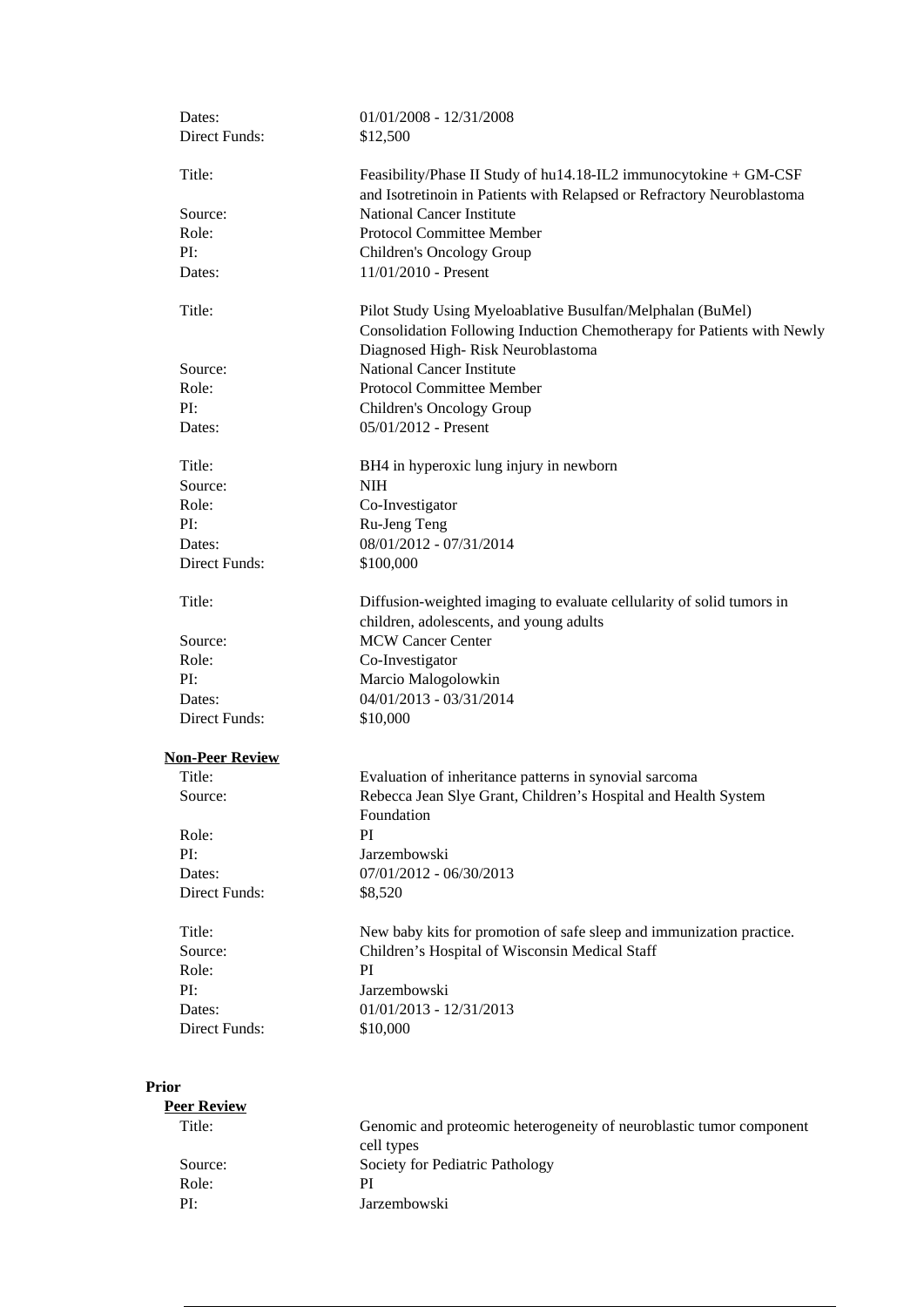| Dates:        | 07/01/2006 - 06/30/2007 |
|---------------|-------------------------|
| Direct Funds: | \$10,000                |

### **INVITED LECTURES/WORKSHOPS/PRESENTATIONS:**

# **Local**

- Jarzembowski JA, Neuroblastoma: A Cellular Reductionist Approach, Children's Research Institute, Milwaukee, WI, 03/2009 - Present
- Jarzembowski JA, Safe Sleep: Milwaukee's Crisis and the CHHS Initiative, CHW Pediatric Grand Rounds, Milwaukee, WI, 03/23/2012 - Present

# **Regional**

- Jarzembowski JA, What Can We Learn from the Placenta?, The Healthy Babies Summit and Association of Women's Health Obstetric and Neonatal Nurses State Conference, Waukesha, WI, 10/2009 - Present
- Jarzembowski JA, Classification of Infant Deaths: How It Impacts the Living, Wisconsin Association for Perinatal Care Statewide Annual Meeting, Wisconsin Dells, WI, 04/2010 - Present
- Jarzembowski JA, Safe Sleep Policy: How and Why, Childhood Injury Prevention Network Webinar, 12/2010 - Present
- Jarzembowski JA, Peterson B, SIDS and Sleep-Related Deaths, Wisconsin Medical Examiners & Coroners Association, Appleton, WI, 04/03/2012 - Present
- Jarzembowski JA, Klingbeil C, Safe Infant Sleep Policy Development & Staff Education, Safe Sleep Summit, Wood County, WI, 04/2012 - Present
- Jarzembowski JA, Infant Safe Sleep Begins in the Hospital, Wisconsin Association for Perinatal Care Statewide Annual Meeting, Waukesha, WI, 04/2013 - Present

# **National**

- Jarzembowski JA, Neuroblastoma Cell Type Heterogeneity Defined by Genomic and Proteomic Methods, Washington University in St. Louis, St. Louis, MO, 04/2005 - Present
- Jarzembowski JA, Neuroblastoma: A Cellular Reductionist Approach, Young Talents of Pathology Seminar, Children's Hospital of Boston, Boston, MA, 04/2010 - Present

### **PEER REVIEWED WORKSHOPS/PRESENTATIONS:**

#### **National**

- Jarzembowski JA, Kuick R, Opipari AW, Castle VP, Neuroblastoma cell type heterogeneity defined by genomic and proteomic methods, United States and Canadian Academy of Pathology Annual Meeting, San Antonio, TX, 02/2005 - Present
- Jarzembowski JA, Hill DA, Dehner LP, Composite fibrous/myofibroblastic tumors: a subset of fibrous tumors of childhood?, Society for Pediatric Pathology Spring Meeting, San Diego, CA, 03/2007 - Present
- Jarzembowski JA, Perry A, Dehner LP, Medullary renal carcinoma and malignant rhabdoid tumor share loss of INI1 expression and may be related entities., Society for Pediatric Pathology Spring Meeting, San Diego, CA, 03/2007 - Present
- Jarzembowski JA, Perlman E, Dehner LP, Immunohistochemical reactivity for CD99 helps distinguish clear cell sarcoma of the kidney from other pediatric renal neoplasms, Society for Pediatric Pathology Spring Meeting, San Diego, CA, 03/2007 - Present
- Jarzembowski JA, Thomas DG, Ruiz RE., Is MIB-1 proliferation index an effective substitute for mitotic-karyorrhectic index (MKI) in neuroblastoma classification?, Society for Pediatric Pathology Spring Meeting, Denver, CO, 02/2008 - Present
- McKenney A, Krishnan C, Twist CJ, Jarzembowski JA, ALK expression in neuroblastic tumors does not correlate with unfavorable clinicopathologic features, Society for Pediatric Pathology / Paediatric Pathology Society of Europe Combined Meeting, Philadelphia, PA, 03/2009 - Present
- Jarzembowski JA, Nicol K, Suganuma R, Barr T, Shimada H, Digital Pathology is a Valid Surrogate for Glass Slide Microscopy in Neuroblastoma Central Case Review, Society for Pediatric Pathology Fall Meeting, Milwaukee, WI, 09/2011 - Present
- Szabo S, Suchi M, Jarzembowski JA, An Evidence-Based Reassessment of the 1997 CAP Criteria for Placenta Examination, Society for Pediatric Spring Meeting, Baltimore, MD, 03/2013 - Present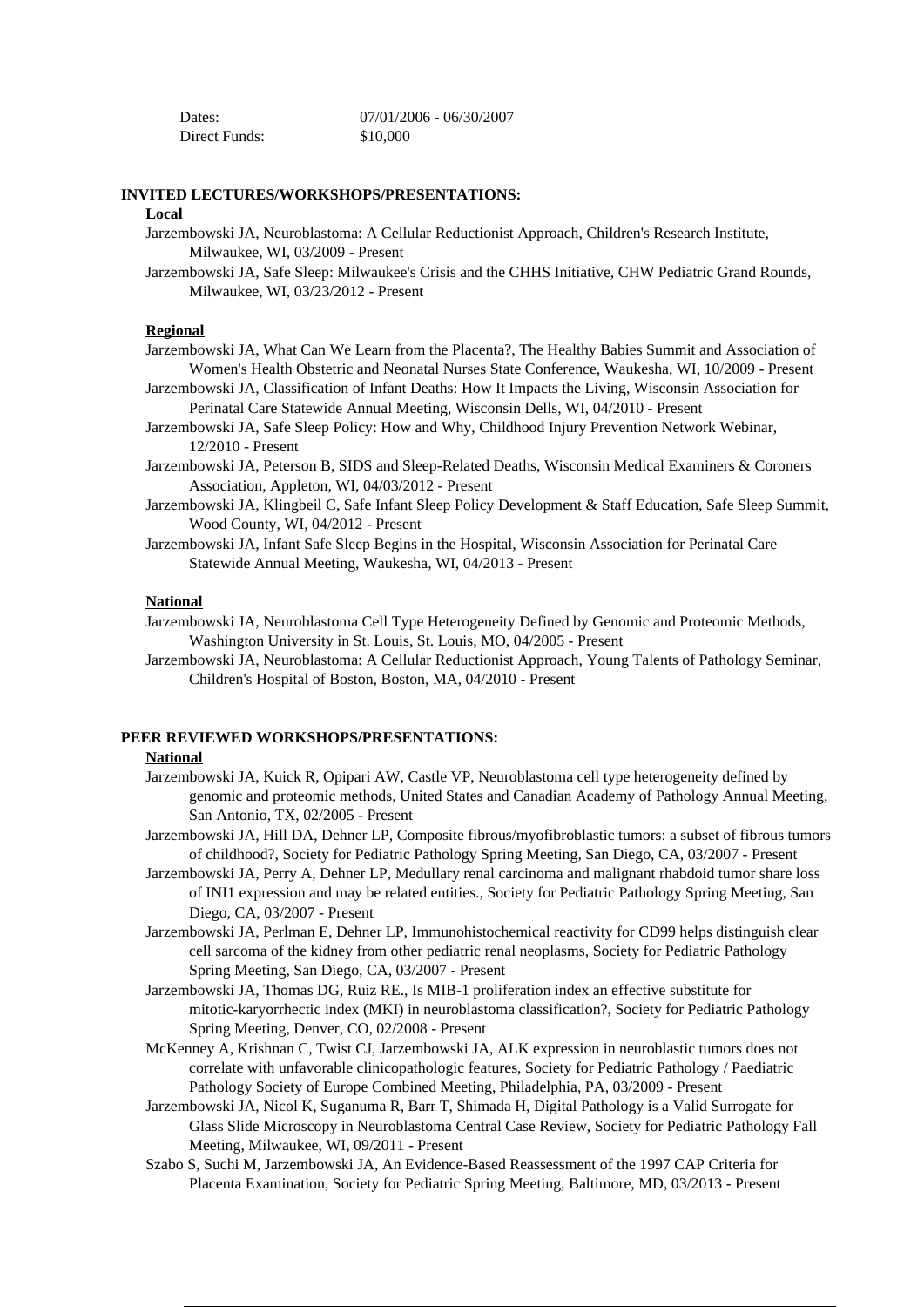#### **COMMITTEE SERVICE:**

#### **Medical College**

05/15/2010 - Present Member, Research Affairs Committee, Medical College of Wisconsin

### **Hospital**

08/01/2009 - 12/31/2011 Member, Professional Review Committee, Children's Hospital of Wisconsin 01/01/2012 - Present Chair, Professional Review Committee, Children's Hospital of Wisconsin

#### **MEDICAL COLLEGE TEACHING ACTIVITIES:**

#### **Medical Student Education**

2008 - Present M2 Pathology Course (Traditional Curriculum) - three lectures on 2010 - Present M1 Integrated Curriculum - two sessions on GI & Abdominal 2010 - Present M1 Integrated Curriculum - two sessions on Early Development 2010 - Present M1 Integrated Curriculum - one mini-sessions on placental 2010 - Present M2 Pathology Course (Traditional Curriculum) - one lecture on Koduri. pathology in conjunction with Drs. David Bolender and Sumana Winthrop and Michele Battle. Wall Development (GI Unit) in conjunction with Drs. Andrea (General Principles) in conjunction with Dr. David Bolender. congenital heart disease per year. fetal and infant pathology per year.

### **Resident and Fellow Education**

07/2007 - Present Occasional lectures and slide sessions for pathology 07/2010 - Present Monthly pathology teaching sessions for pediatric interns. residents.

# **EXTRAMURAL TEACHING:**

### **Resident and Fellow Education**

2005 - 2006 Falcon Board Review Courses, Dallas, TX.

# **EXTRAMURAL STUDENTS, FACULTY, RESIDENTS, AND CLINICAL/RESEARCH FELLOWS MENTORED:**

#### **Undergraduate Students**

- 2010 Summer 2010 & 2011 SPUR Program Advisor

#### **Medical Students**

Mary Hunnewell 09/2009 - present Pathway advisor, research mentor Matthew Armfield 06/2008-08/2009 Summer research mentor

## **Residents**

Research Mentorship, 2008 - 2009 (intermittent). Fellows Shawn Reese (Neonatology) 06/2010-present Advisory Committee Member Dr. B.J. Rimel, Gynecologic Oncology Fellow, Washington University School of Medicine James Vaughan (Pathology) 01/2008-present Research project

#### **BIBLIOGRAPHY**

# **Refereed Journal Publications/Original Papers**

1. Rajagopalan LE, Westmark CJ, **Jarzembowski JA**, Malter JS. (1998) hnRNP C and nucleolin increase amyloid precursor protein production by stabilizing APP mRNA. Nucl Acids Res 1998;26(14):3418-3423.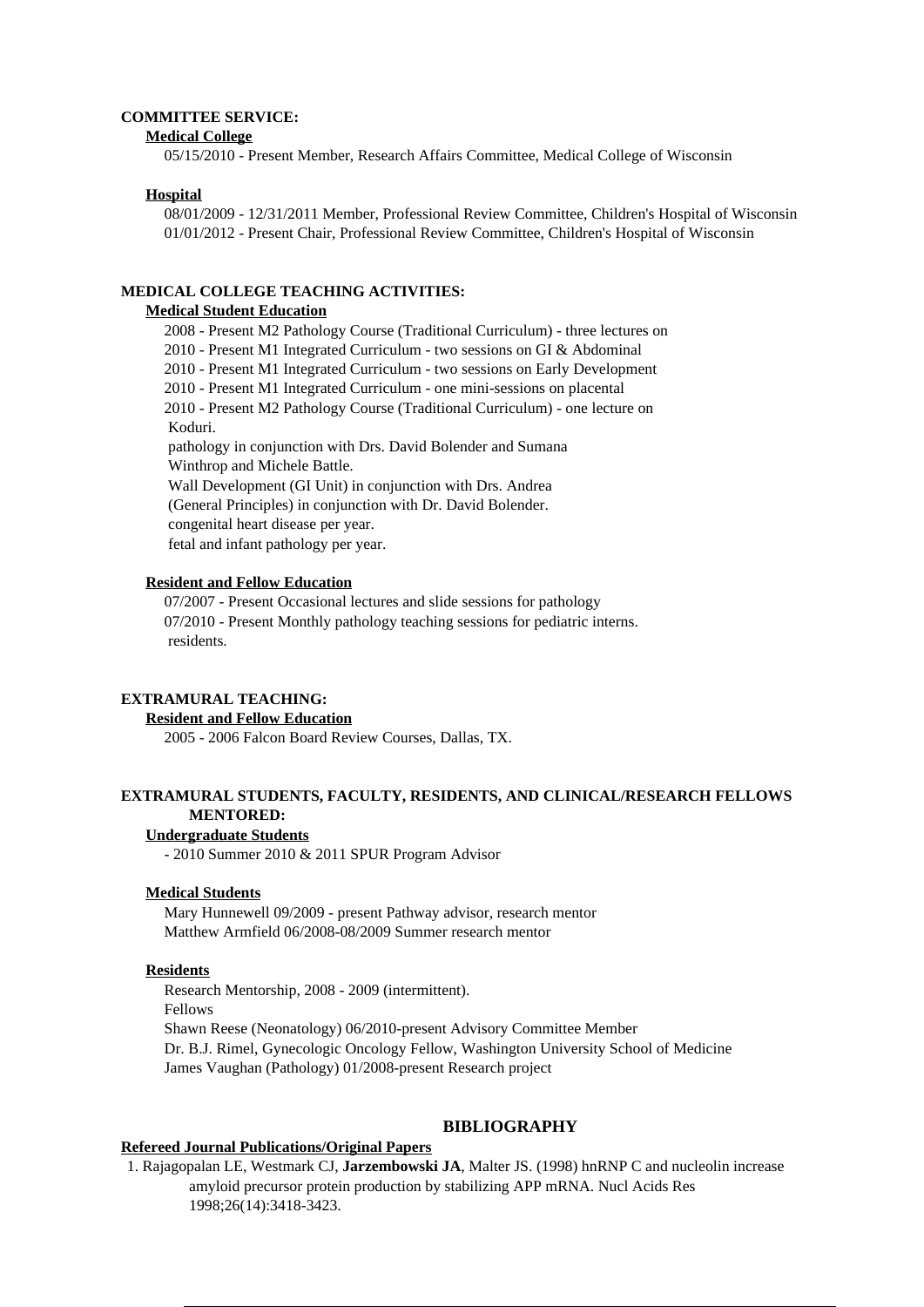- 2. Esnault SJ, **Jarzembowski JA**, Malter JS. Stabilization of granulocyte-macrophage colony-stimulating factor RNA in a human eosinophil-like cell line requires the AUUUA motifs. Proc Assoc Am Phys 1998;110(6):575-584.
- 3. Ruth JH, Esnault SJ, **Jarzembowski JA**, Malter JS. Calcium ionophore upregulation of AUUUA-specific binding protein activity is contemporaneous with granulocyte-macrophage colony-stimulating factor messenger RNA stabilization in AML14.3D10 cells. Am J Resp Cell Mol Biol 1999;21(5):621-628.
- 4. **Jarzembowski JA**, Rajagopalan LE, Shin HC, Malter JS. The 5'-untranslated region of GM-CSF mRNA suppresses translational repression mediated by the 3' adenosine-uridine-rich element and the poly $(A)$ tail. Nucl Acids Res 1999;27(18):3660-3666.
- 5. **Jarzembowski JA**, McHugh JM, Lieberman RW. Polarizing placental particles: a case study and brief review of the literature. Arch Pathol Lab Med 2004;128(6):675-677.
- 6. **Jarzembowski JA**, Lieberman RW. Pediatric sex cord-stromal tumor with composite morphology: a case report. Pediatr Dev Pathol 2005;8(6):680-68.
- 7. **Jarzembowski JA**, Ruiz RE. Squamous cell carcinoma arising in a pediatric intra- and paravertebral teratoma. Pediatr Dev Pathol 2006;9:328-331.
- 8. Akers AY, **Jarzembowski JA**, Johnson C, Lieberman RW, Dalton VK. Examining the relationship between positive mid-gestational fetal fibronectin assays and acute histologic placental inflammation at delivery. J Perinatal Med 2007:35;36-42.
- 9. Martin DT, Gendron RL, **Jarzembowski JA**, Perry A, Collins MH, Pushpanathan C, Miskiewicz E, Castle VP, Paradis H. Tubedown expression correlates with the differentiation status and aggressiveness of neuroblastic tumors. Clin Cancer Res 2007;13(5):1480-1487.
- 10. **Jarzembowski JA**. Anaplastic large cell lymphoma: looks can be deceiving. Pediatr Dev Pathol 2007;10:169-171.
- 11. **Jarzembowski JA**, Lloyd RV, McKeever PA. Type IV collagen immunostaining is a simple, reliable diagnostic tool for distinguishing between adenomatous and normal pituitary glands. Arch Pathol Lab Med 2007;131:931-935.
- 12. Subramanian C, **Jarzembowski JA**, Opipari Jr AW, Castle VP, Kwok RPS. CREB-binding protein is a mediator of neuroblastoma cell death induced by the histone deacetylase inhibitor trichostatin A. Neoplasia 2007;9(6):495-503.
- 13. Wu AJ, **Jarzembowski JA**, Morag Y, Lucas DR. Wagner-Meissner neurilemmoma of the right cheek. Ann Diag Pathol 2008;12(3):204-207.
- 14. Hill DA, **Jarzembowski JA**, Priest JR, Williams, G, Schoettler P, Dehner LP. Type I pleuropulmonary blastoma: pathology and biology study of 51 cases from the international pleuropulmonary blastoma registry. Am J Surg Pathol 2008;32(2):282-295.
- 15. Chamdin A, **Jarzembowski JA**, Subramanian C, Kuick R, Lee JS, Kwok RP, Castle VP, Opipari AW. Bcl6 is expressed in neuroblastoma: tumor cell type-specific expression predicts outcome. Transl Oncol. 2009 Aug 18;2(3):128-137. PMCID: PMC2730138
- 16. Garcia J, Faca V, **Jarzembowski J**, Zhang Q, Park J, Hanash S. Comprehensive profiling of the cell surface proteome of SY5Y neuroblastoma cells yields a subset of proteins associated with tumor differentiation. J Proteome Res. 2009 Aug;8(8):3791-3796.
- 17. Hill DA, Ivanovich J, Priest JR, Gurnett CA, Dehner LP, Desruisseau D, **Jarzembowski JA**, Wikenheiser-Brokamp KA, Suarez BK, Whelan AJ, Williams G, Bracamontes D, Messinger Y, Goodfellow PJ. DICER1 mutations in familial pleuropulmonary blastoma. Science 2009;325(5943):965.
- 18. Dishop MK, McKay EM, Kreiger PA, Priest JR, Williams GM, Langston C, **Jarzembowski J**, Suchi M, Dehner LP, Hill DA. Fetal lung interstitial tumor (FLIT): A proposed newly recognized lung tumor of infancy to be differentiated from cystic pleuropulmonary blastoma and other developmental pulmonary lesions. Am J Surg Pathol. 2010 Dec;34(12):1762-72.
- 19. Wang W, Xu H, Shi Y, Nandedkar S, Zhang H, Gao H, Feroah T, Weihrauch D, Schulte ML, Jones W, **Jarzembowski J**, Sorci-Thomas M, Pritchard KA. Genetic deletion of apolipoprotein A-1 increases airway hyperresponsiveness, inflammation, and collagen deposition in the lung. J Lipid Res. 2010 Sep; 51(9): 2560-70.
- 20. Buesing KL, Densmore JC, Kaul S, Pritchard KA, **Jarzembowski JA**, Gourlay DM, Oldham KT. Endothelial microparticles induce inflammatory changes in acute lung injury. J Surg Res. 2011 Mar;166(1):32-9.
- 21. Subramanian C, **Jarzembowski JA**, Halsey SM, Kuick R, Opipari AW, Castle VP, Kwok RPS. Clusterin blocks HDACI-mediated killing in neuroblastoma. Tumour Biol. 2011 Apr;32(2):285-94.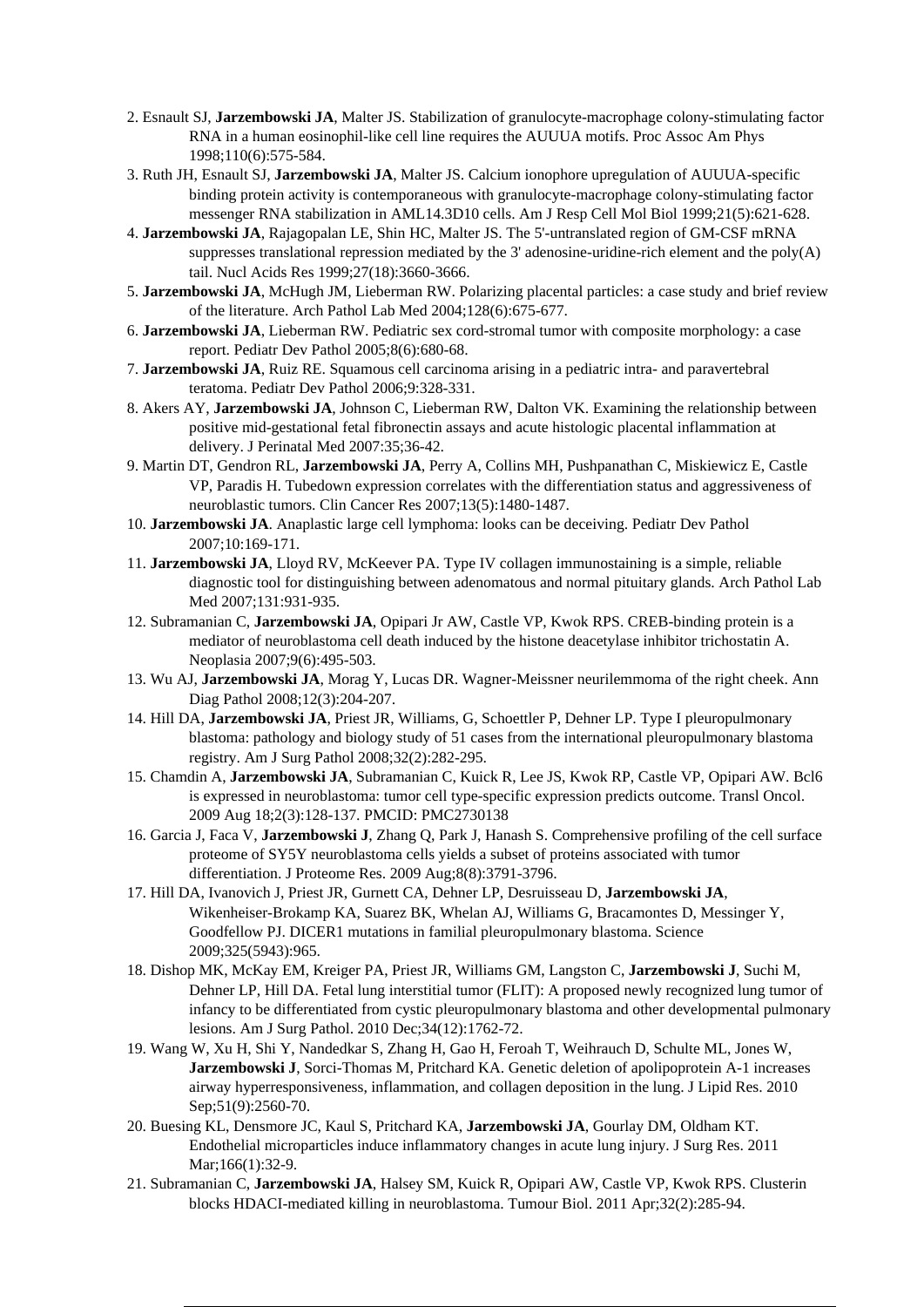- 22. Goh V, Helbling D, Biank V, **Jarzembowski J**, Dimmock D. Next generation sequencing facilitates the diagnosis in a child with TWINKLE mutations causing cholestatic liver failure. J. Pediatr Gastroenterol & Nutr, in press.
- 23. Subramanian C, **Jarzembowski JA**, Opipari, Jr AW, Castle VP, Kwok RPS. HDAC6 deacetylates Ku70 and regulates Ku70-Bax binding in neuroblastoma. Neoplasia, in press.
- 24. Rajagopalan LE, Westmark CJ, **Jarzembowski JA**, Malter JS. hnRNP C increases amyloid precursor protein (APP) production by stabilizing APP mRNA. Nucleic Acids Res. 1998 Jul 15;26(14):3418-23. PMCID: PMC147701
- 25. Esnault S, **Jarzembowski JA**, Malter JS. Stabilization of granulocyte-macrophage colony-stimulating factor RNA in a human eosinophil-like cell line requires the AUUUA motifs. Proc Assoc Am Physicians. 1998 Nov-Dec;110(6):575-84.
- 26. **Jarzembowski JA**, Rajagopalan LE, Shin HC, Malter JS. The 5'-untranslated region of GM-CSF mRNA suppresses translational repression mediated by the 3' adenosine-uridine-rich element and the poly $(A)$ tail. Nucleic Acids Res. 1999 Sep 15;27(18):3660-6. PMCID: PMC148620
- 27. Ruth JH, Esnault S, **Jarzembowski JA**, Malter JS. Calcium ionophore upregulation of AUUUA-specific binding protein activity is contemporaneous with granulocyte macrophage colony-stimulating factor messenger RNA stabilization in AML14.3D10 cells. Am J Respir Cell Mol Biol. 1999 Nov;21(5):621-8.
- 28. **Jarzembowski JA**, McHugh J, Lieberman RW. Polarizable placental particles: a case study and brief review of the literature. Arch Pathol Lab Med. 2004 Jun;128(6):675-7.
- 29. **Jarzembowski JA**, Lieberman RW. Pediatric sex cord-stromal tumor with composite morphology: a case report. Pediatr Dev Pathol. 2005 Nov-Dec;8(6):680-4.
- 30. **Jarzembowski JA**, Ruiz RE. Squamous cell carcinoma arising in a pediatric intra- and paravertebral teratoma. Pediatr Dev Pathol. 2006 Jul-Aug;9(4):328-31.
- 31. Akers A, **Jarzembowski JA**, Johnson CT, Lieberman RW, Dalton VK. Examining the relationship between positive mid-gestational fetal fibronectin assays and histological evidence of acute placental inflammation. J Perinat Med. 2007;35(1):36-42.
- 32. Martin DT, Gendron RL, **Jarzembowski JA**, Perry A, Collins MH, Pushpanathan C, Miskiewicz E, Castle VP, Paradis H. Tubedown expression correlates with the differentiation status and aggressiveness of neuroblastic tumors. Clin Cancer Res. 2007 Mar 1;13(5):1480-7.
- 33. **Jarzembowski J**, Lloyd R, McKeever P. Type IV collagen immunostaining is a simple, reliable diagnostic tool for distinguishing between adenomatous and normal pituitary glands. Arch Pathol Lab Med. 2007 Jun;131(6):931-5.
- 34. Subramanian C, **Jarzembowski JA**, Opipari AW Jr, Castle VP, Kwok RP. CREB-binding protein is a mediator of neuroblastoma cell death induced by the histone deacetylase inhibitor trichostatin A. Neoplasia. 2007 Jun;9(6):495-503. PMCID: PMC1899529
- 35. Hill DA, **Jarzembowski JA**, Priest JR, Williams G, Schoettler P, Dehner LP. Type I pleuropulmonary blastoma: pathology and biology study of 51 cases from the international pleuropulmonary blastoma registry. Am J Surg Pathol. 2008 Feb;32(2):282-95.
- 36. Wu AJ, **Jarzembowski J**, Morag Y, Lucas DR. Wagner-Meissner neurilemmoma of the right cheek. Ann Diagn Pathol. 2008 Jun;12(3):204-7.
- 37. Garcia J, Faca V, **Jarzembowski J**, Zhang Q, Park J, Hanash S. Comprehensive profiling of the cell surface proteome of Sy5Y neuroblastoma cells yields a subset of proteins associated with tumor differentiation. J Proteome Res. 2009 Aug;8(8):3791-6.
- 38. Hill DA, Ivanovich J, Priest JR, Gurnett CA, Dehner LP, Desruisseau D, **Jarzembowski JA**, Wikenheiser-Brokamp KA, Suarez BK, Whelan AJ, Williams G, Bracamontes D, Messinger Y, Goodfellow PJ. DICER1 mutations in familial pleuropulmonary blastoma. Science. 2009 Aug 21;325(5943):965. PMCID: PMC3098036
- 39. Chamdin A, **Jarzembowski JA**, Subramanian C, Kuick R, Lee JS, Kwok RP, Castle VP, Opipari AW. Bcl6 is expressed in neuroblastoma: tumor cell type-specific expression predicts outcome. Transl Oncol. 2009 Aug 18;2(3):128-37. PMCID: PMC2730138
- 40. Wang W, Xu H, Shi Y, Nandedkar S, Zhang H, Gao H, Feroah T, Weihrauch D, Schulte ML, Jones DW, **Jarzembowski J**, Sorci-Thomas M, Pritchard KA Jr. Genetic deletion of apolipoprotein A-I increases airway hyperresponsiveness, inflammation, and collagen deposition in the lung. J Lipid Res. 2010 Sep;51(9):2560-70. PMCID: PMC2918439
- 41. Buesing KL, Densmore JC, Kaul S, Pritchard KA Jr, **Jarzembowski JA**, Gourlay DM, Oldham KT. Endothelial microparticles induce inflammation in acute lung injury. J Surg Res. 2011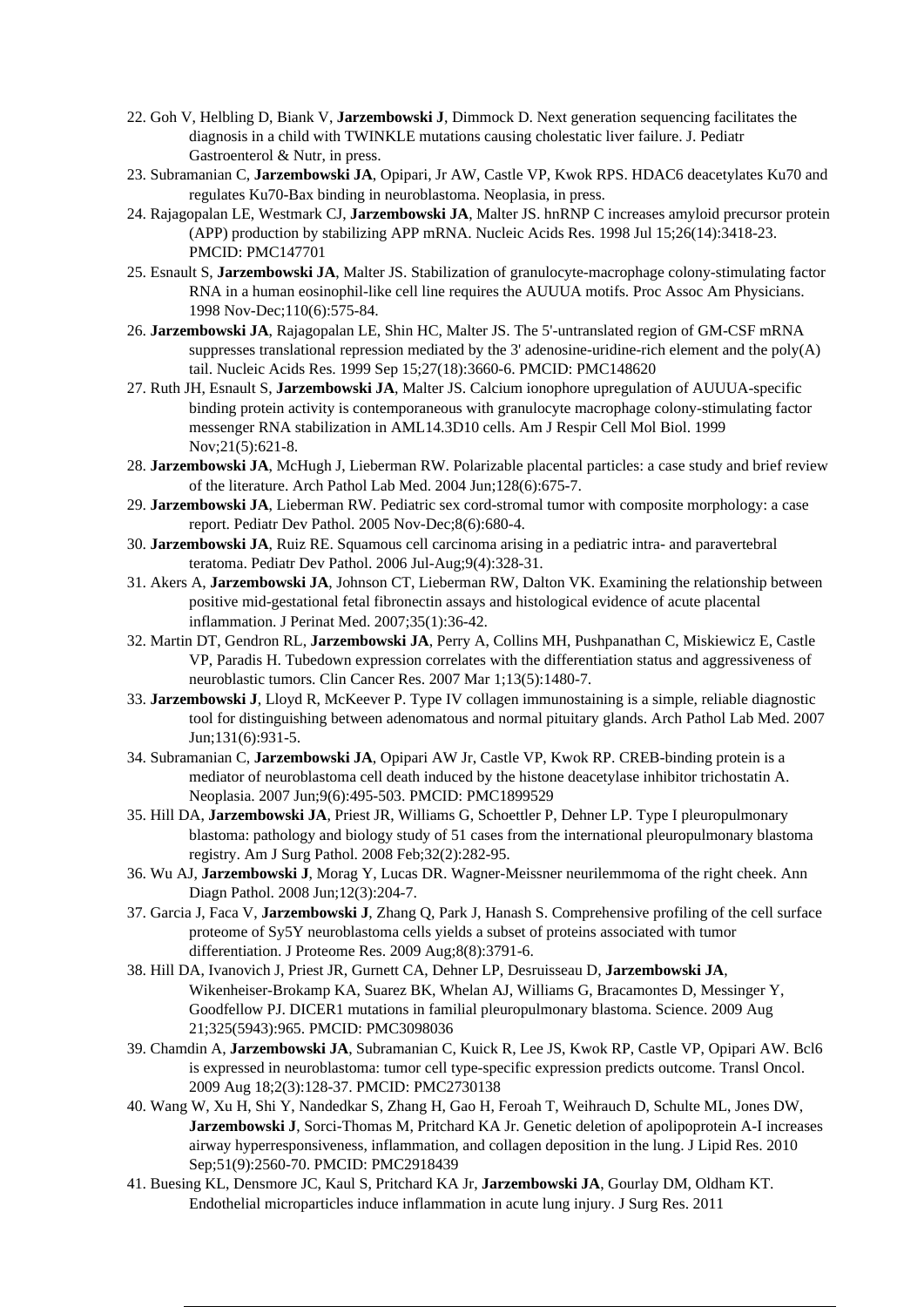Mar;166(1):32-9. PMCID: PMC4731030

- 42. Subramanian C, **Jarzembowski JA**, Halsey SM, Kuick R, Opipari AW Jr, Castle VP, Kwok RP. CLU blocks HDACI-mediated killing of neuroblastoma. Tumour Biol. 2011 Apr;32(2):285-94. PMCID: PMC3041908
- 43. Dishop MK, McKay EM, Kreiger PA, Priest JR, Williams GM, Langston C, **Jarzembowski J**, Suchi M, Dehner LP, Hill DA. Fetal lung interstitial tumor (FLIT): A proposed newly recognized lung tumor of infancy to be differentiated from cystic pleuropulmonary blastoma and other developmental pulmonary lesions. Am J Surg Pathol. 2010 Dec;34(12):1762-72.
- 44. Goh V, Helbling D, Biank V, **Jarzembowski J**, Dimmock D. Next-generation sequencing facilitates the diagnosis in a child with twinkle mutations causing cholestatic liver failure. J Pediatr Gastroenterol Nutr. 2012 Feb;54(2):291-4.
- 45. Subramanian C, **Jarzembowski JA**, Opipari AW Jr, Castle VP, Kwok RP. HDAC6 deacetylates Ku70 and regulates Ku70-Bax binding in neuroblastoma. Neoplasia. 2011 Aug;13(8):726-34. PMCID: PMC3156663
- 46. Dehner LP, **Jarzembowski JA**, Hill DA. Embryonal rhabdomyosarcoma of the uterine cervix: a report of 14 cases and a discussion of its unusual clinicopathological associations. Mod Pathol. 2012 Apr;25(4):602-14. PMCID: PMC5031244
- 47. Doros L, Yang J, Dehner L, Rossi CT, Skiver K, **Jarzembowski JA**, Messinger Y, Schultz KA, Williams G, André N, Hill DA. DICER1 mutations in embryonal rhabdomyosarcomas from children with and without familial PPB-tumor predisposition syndrome. Pediatr Blood Cancer. 2012 Sep;59(3):558-60. PMCID: PMC3708486
- 48. Suganuma R, Wang LL, Sano H, Naranjo A, London WB, Seeger RC, Hogarty MD, Gastier-Foster JM, Look AT, Park JR, Maris JM, Cohn SL, Amann G, Beiske K, Cullinane CJ, d'Amore ES, Gambini C, **Jarzembowski JA**, Joshi VV, Navarro S, Peuchmaur M, Shimada H. Peripheral neuroblastic tumors with genotype-phenotype discordance: a report from the Children's Oncology Group and the International Neuroblastoma Pathology Committee. Pediatr Blood Cancer. 2013 Mar;60(3):363-70. PMCID: PMC3397468

# **Books, Chapters, and Reviews**

- 1. **Jarzembowski JA**, Hill DA. Molecular techniques in pediatric pathology. In: Stocker JT, Dehner LP, Husain A, eds. Pediatric Pathology, 3rd ed., book in press.
- 2. **Jarzembowski JA**, White FV. Pediatric renal neoplasms. In: Humphrey PA, Dehner LP, Pfeifer JD, eds. Washington University Manual of Surgical Pathology. Lippincott Williams & Wilkins: Philadelphia, 2008.
- 3. **Jarzembowski JA**, McKeever PE. The pathologic perspective on the pituitary. Rev Endocrinol 2008;March:30-35.
- 4. **Jarzembowski JA**, Young MH. Nontuberculous mycobacterial infections. Arch Pathol Lab Med 2008;132(8):1333-1341.
- 5. **Jarzembowski JA**, Malter JS. Identification and characterization of AU-binding proteins. In: Jeanteur P, ed. Cytoplasmic Fate of Eukaryotic mRNA, Progress in Subcellular and Molecular Biology, Vol 18. Berlin:Springer-Verlag;1997:141-172.
- 6. **Jarzembowski JA**, Malter JS. Cytoplasmic fate of eukaryotic mRNA: identification and characterization of AU-binding proteins. Prog Mol Subcell Biol. 1997;18:141-72.
- 7. **Jarzembowski JA**, Young MB. Nontuberculous mycobacterial infections. Arch Pathol Lab Med. 2008 Aug;132(8):1333-41.
- 8. **Jarzembowski J** Genetic Disorders and the Fetus: Diagnosis, Prevention, and Treatment Genetic Disorders and the Fetus: Diagnosis, Prevention, and Treatment . A. Milunsky , J. M. Milunsky . Wiley-Blackwell . Hoboken, NJ . 2010 . 1171 pp., hardcover, including images, tables, and color plates . Pediatr Dev Pathol. 2011 Jan-Feb;14(1):84

#### **Editorials, Letters to Editor, Other**

- 1. Dehner LP, Dishop MK, Priest JR, **Jarzembowski J**, Hill DA. A diagnosis of "Fetal Lung Interstitial Tumor" (FLIT) requires a FISH negative for trisomies 8 and 2. [letter] Am J Surg Pathol, in press.
- 2. **Jarzembowski JA**, Lal DR, Shimada H. Re: Needle core vs open biopsy for diagnosis of intermediate- and high-risk neuroblastoma in children. J Pediatr Surg. 2012 Nov; 47(11): 2162-3; author reply 2163-5.
- 3. **Jarzembowski JA**, Hicks MJ. Pediatric autopsy consent: helping families create hope out of despair. Pediatr Blood Cancer. 2013 Feb;60(2):173-4.